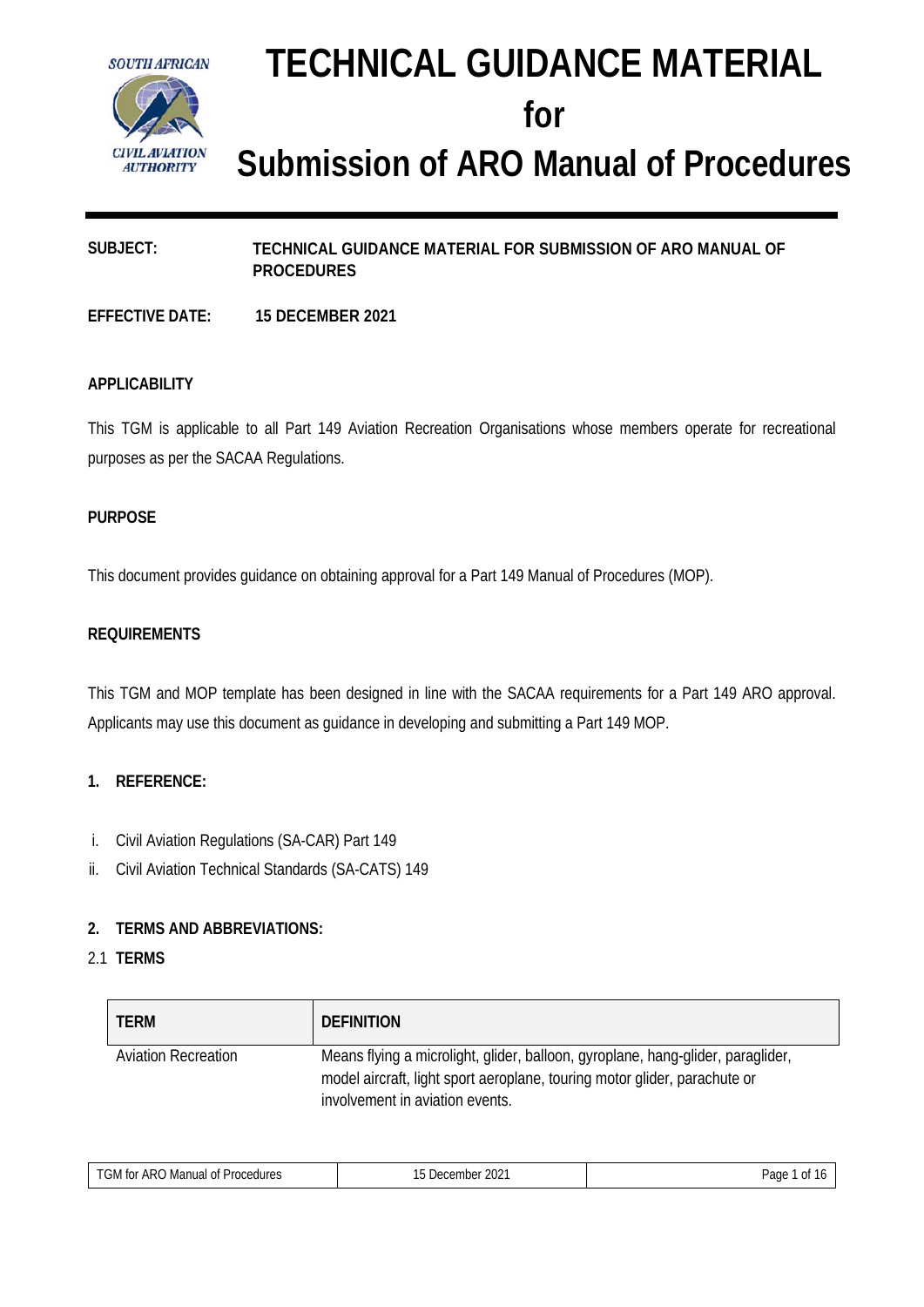# 2.2 **ABBREVIATIONS**

| <b>ABBREVIATION</b> | <b>DESCRIPTION</b>                                |
|---------------------|---------------------------------------------------|
|                     |                                                   |
| <b>ARO</b>          | <b>Aviation Recreation Organisation</b>           |
| <b>DCA</b>          | Director of Civil Aviation                        |
| E: ASO              | <b>Executive: Aviation Safety Operations</b>      |
| GAD                 | <b>General Aviation Department</b>                |
| <b>MOP</b>          | <b>Manual of Procedures</b>                       |
| PAJA                | Promotion of Administrative Justice Act 3 of 2000 |
| <b>SACAA</b>        | South African Civil Aviation Authority            |
| SA-CAR's            | Civil Aviation Regulations, 2011 as amended       |
| SA-CATS             | Civil Aviation Technical Standards                |
| <b>SAE</b>          | <b>Special Air Events</b>                         |
| <b>SLA</b>          | Service Level Agreement                           |
| SM: GAD             | Senior Manager: General Aviation Department       |
| <b>TGM</b>          | Technical Guidance Material                       |

# **3. GENERAL**

- 3.1 A MOP submitted to the SACAA for approval must contain relevant information as required by Part 149.02.2, Part 149.02.8(b) and Part 149.02.16. In addition, the MOP must be accompanied by additional ARO documentation as further described in Section 4.4 below.
- 3.2 The template for ARO MOP Word template, can be found on the SACAA website.
- 3.3 Here's some helpful tips and hints when creating a MOP from the Word template:
- 3.3.1 Save the file as your own: for instance, if the ARO is called ABC Organisation, you might save the file as "ABC Organisation MOP", and if it is revision 1 save the MOP as ABC Organisation MOP Rev 1.
- 3.3.2 When you update or change the MOP for any reason, save it as ABC Organisation MOP Rev 2.
- 3.3.3 Switch on 'Paragraph Marks' (usually under Home and Paragraph), if it's not already on so it's easier to see the formatting, section and page breaks, etc.
- 3.3.4 The front page should have the ARO name and details on it. Check that it starts at page 1 in the bottom right hand corner.
- 3.3.5 Reformat the type font and colour scheme but do keep the paragraph numbers as this makes the approval process more efficient.
- 3.3.6 With inserts use jpg or small gif files rather than insert object or PNG or EPS files, this assists in minimising the file size for electronic distribution.
- 3.3.7 Save the file regularly or switch on Autosave.
- 3.3.8 When you've completed your input, remember to update the Contents pages by right clicking and clicking on the 'Update Fields'; it's always worth updating both headings and pages.

| $\tau$<br>Procedures<br>⊦tor<br>) Manual of<br>* ARU<br>الاات | nnn-<br>ecember<br>ZUZ.<br>,,,,,, | Pagr<br>$\sim$<br>$\cdot$ |
|---------------------------------------------------------------|-----------------------------------|---------------------------|
| .                                                             |                                   |                           |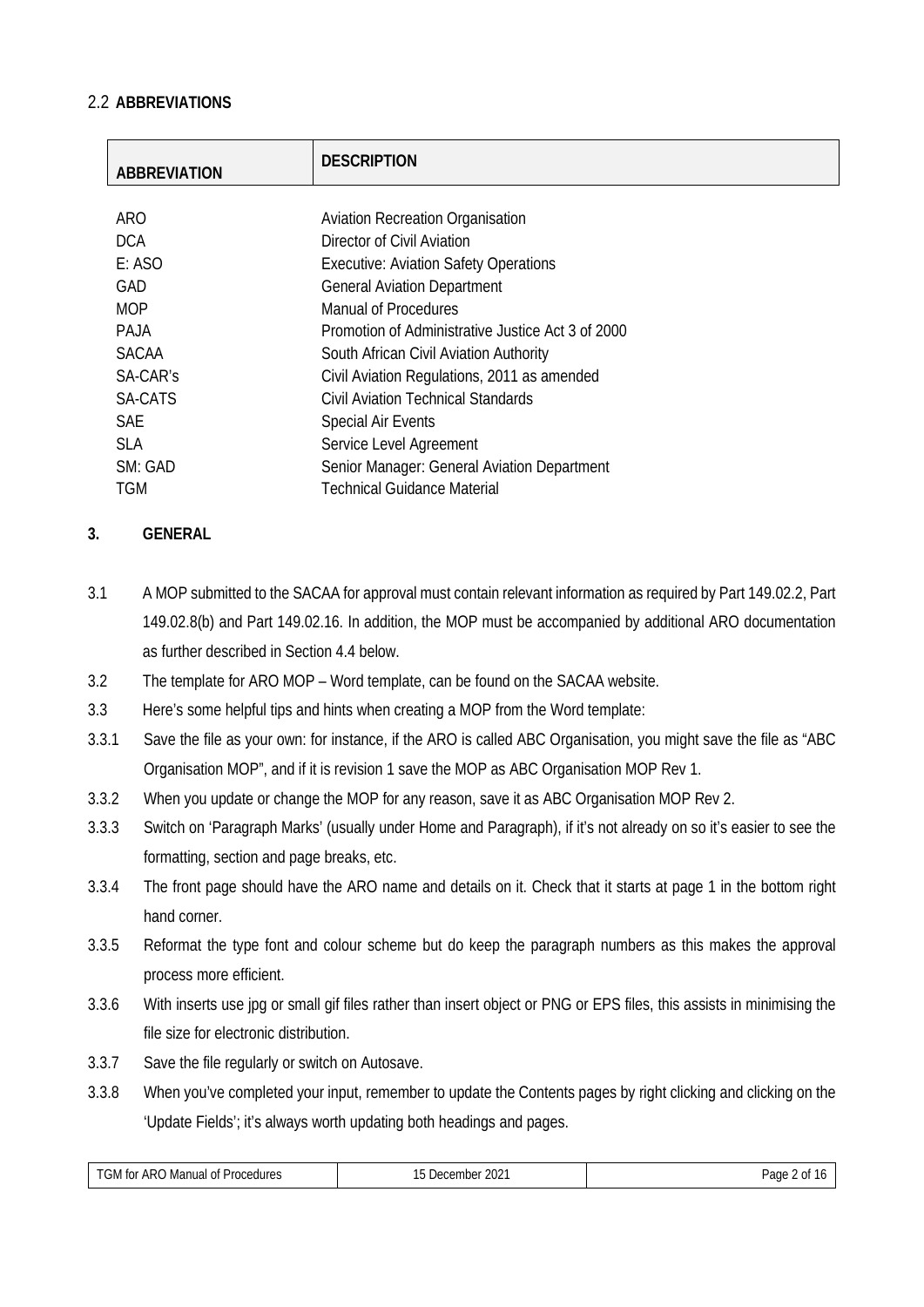# **4. COMPILATION AND SUBMISSION OF THE MOP**

- 4.1 Ensure that the MOP is as complete as you can make it, specifically including:
- 4.1.1 the types and categories of recreational aviation with standards and operational procedures for which the ARO seeks approval;
- 4.1.2 a statement confirming the ARO's commitment to good corporate governance principles and practices;
- 4.1.3 a statement that the ARO or its members will not conduct commercial and unauthorised operations under the name or auspices of the ARO; that the ARO exists to promote safety and development of the aviation recreation discipline;
- 4.1.4 procedures which the holder of the approval intends to be authorised to establish and administer (what the ARO intends to do and how it will go about doing so); and
- 4.1.5 methods and resources the ARO will utilise to supervise its members and ensure that compliance and good airmanship is maintained.
- 4.1.6 Include, as an Annexure to the MOP:
- 4.1.7 Annexure A Events and Competitions procedures:
- 4.1.8 For ARO's seeking approval for single discipline events (e.g. microlights only), the ARO may include an event & competition manual which is in line with the South African Special Air Events Handbook (available at [www.caa.co.za\)](http://www.caa.co.za/). If events procedures are not included as an annexure to the MOP, the ARO must seek approval from the SACAA for every event in advance. If events procedures are approved as an annexure to the MOP, the ARO must in advance, notify the SACAA of every event and provide a Statement of Compliance. (Note: For ARO's seeking approval for airshows or multiple discipline events (e.g. microlights and balloons), the provisions of the South African Special Air Events Handbook will apply in all cases and events procedures may not be listed in the ARO MOP or annexure thereof.)
- 4.2 Once the MOP is complete, it needs to be reviewed by the person responsible for quality control and the accountable manager of the ARO.
- 4.3 If the review is successful, the aforementioned persons must sign their acceptance of the document.
- 4.4 Along with the submission of the MOP to the SACAA, the below documents must be submitted as separate documents to accompany the MOP submission (i.e. not annexed or forming part the MOP). These documents will not be approved in the MOP, but is submitted for purposes of verification of particulars of the ARO:
- 4.4.1 ARO founding documentation (Memorandum of Incorporation, Constitution, Articles of Association and any other documentation governing the ARO); and
- 4.4.2 ARO member code of conduct, disciplinary procedures and rights, member privileges and benefits.
- 4.4.3 The MOP and documentation listed in 4.4 above can then be submitted to the SACAA by email to: [devkarans@caa.co.za.](mailto:devkarans@caa.co.za) This email address may also be used for seeking further clarity on MOP requirements.

| ARC<br>Procedures<br>Manual<br>$\sim$<br>. for<br>ا∨ات<br>UΙ<br>. | $202^{\circ}$<br>-<br>December<br>$\cdot$ | יααי<br>. |
|-------------------------------------------------------------------|-------------------------------------------|-----------|
|                                                                   |                                           |           |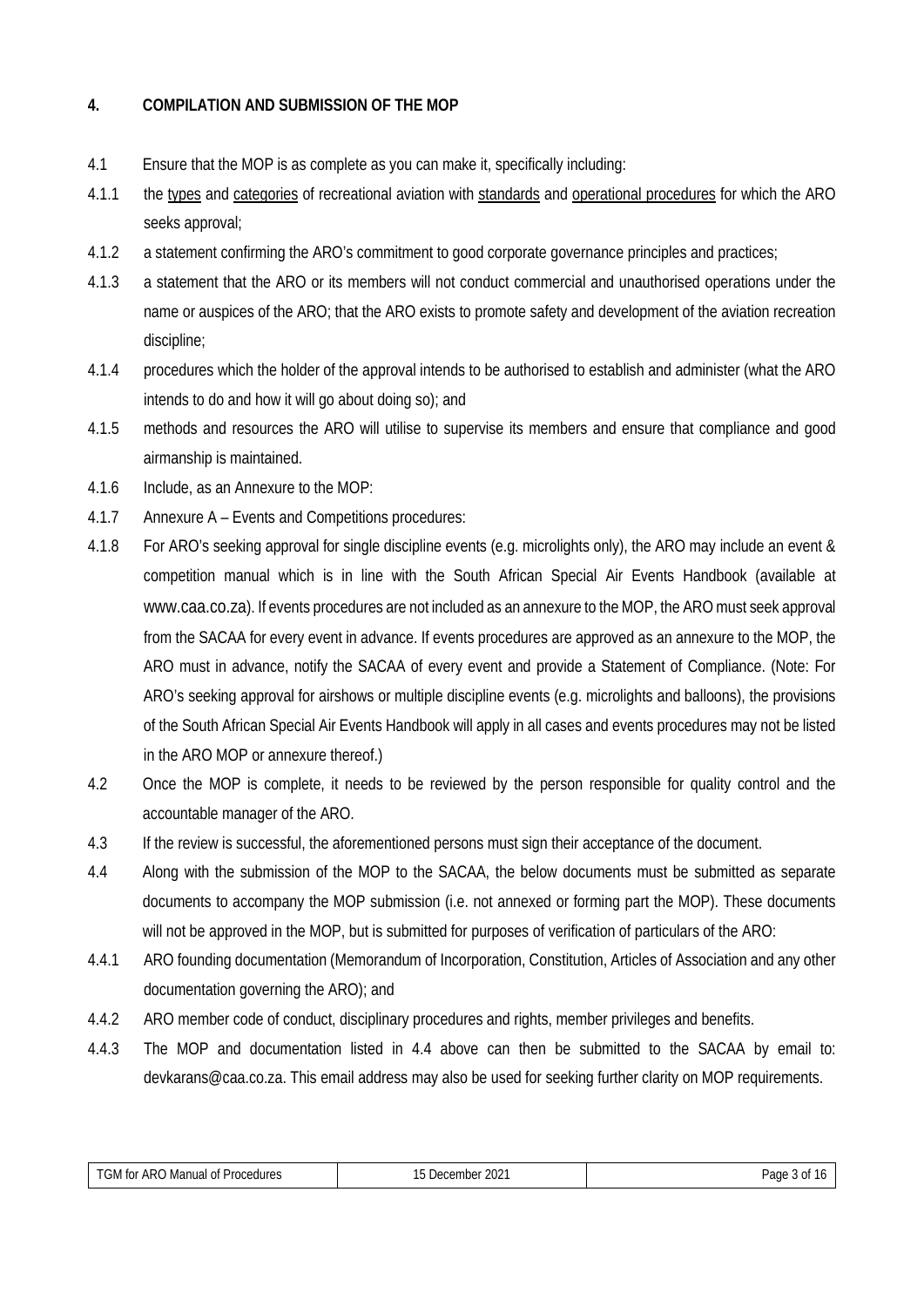#### **5. SACAA REVIEW OF THE MOP**

- 5.1 When the SACAA receives the MOP, we will review and submit our findings and deficiencies to you in a MOP report within 30 working days.
- 5.2 To ensure an efficient approval process, it is important that the document is adequately reviewed by the person responsible for quality control and the accountable manager of the ARO and is of a professional standard.

# **6. DOCUMENT AUTHORISATION**

| <b>DEVELOPED BY:</b>                |                              |                  |
|-------------------------------------|------------------------------|------------------|
| Mok                                 | Subash Devkaran              | 15 December 2021 |
| <b>SIGNATURE OF M: GA</b>           | <b>NAME IN BLOCK LETTERS</b> | <b>DATE</b>      |
| <b>REVIEWED &amp; VALIDATED BY:</b> |                              |                  |
|                                     | Neil De Lange                | 15 December 2021 |
| <b>SIGNATURE OF SM: GA</b>          | <b>NAME IN BLOCK LETTERS</b> | <b>DATE</b>      |
| <b>APPROVED BY:</b>                 |                              |                  |
|                                     | Simon Segwabe                | 15 December 2021 |
| <b>SIGNATURE OF E: ASO</b>          | <b>NAME IN BLOCK LETTERS</b> | <b>DATE</b>      |

| ากว่า<br>Jecember<br>ZUZ.<br>. | Page<br>$\sim$<br>$\mathbf{u}$<br>$\cdot$ |
|--------------------------------|-------------------------------------------|
|                                |                                           |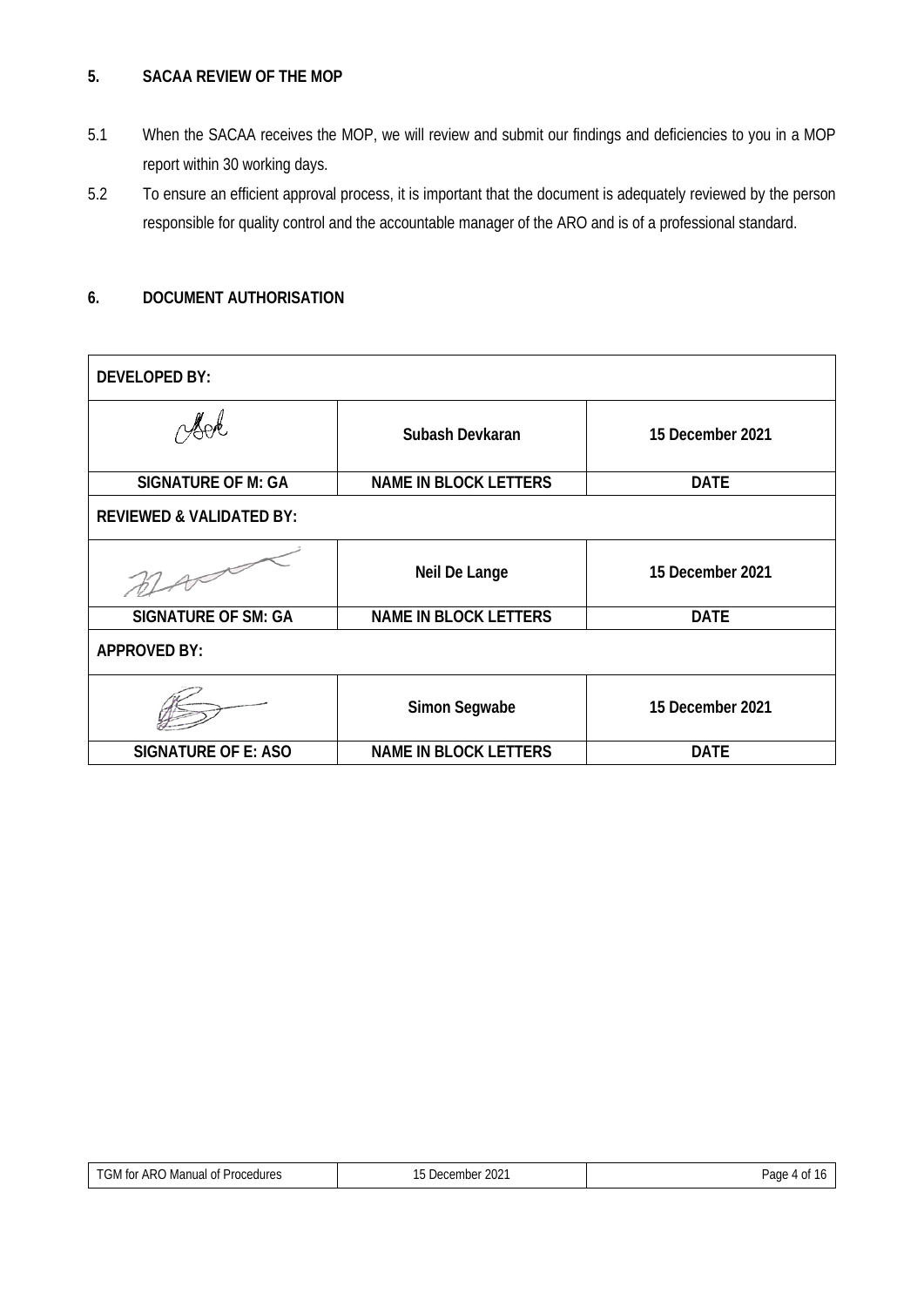# **ARO MOP TEMPLATE**

A Word version template for a Part 149 ARO MOP is available on the SACAA website, this template may be used to develop a Part 149 ARO MOP.

The below are examples of a Header and Footer which may be used in the MOP:

| $\sim$<br>ιΔH<br>ĸ<br>. .<br><br>______ | )ŀ<br>MO<br>.MP<br><br>. .<br>_______ |
|-----------------------------------------|---------------------------------------|

| `MG<br>$\Box$ MP'<br>'N 71<br>ົາພ<br>$\sim$<br>. TIVI<br>$\sim$<br>л. | ___<br>۱л | <sup>Ol</sup><br>٦C<br>าเ |
|-----------------------------------------------------------------------|-----------|---------------------------|

| <b>ARO NAME</b> |
|-----------------|
|-----------------|

# [PLACE YOUR ORGANISATION LOGO HERE OR IF YOU PREFER, ADD THIS IN THE HEADER OR FOOTER OF EVERY PAGE. THIS HELPS IDENTIFY THE MOP AS YOUR DOCUMENT]

# **IN ACCORDANCE WITH PART 149 OF THE SOUTH AFRICAN CIVIL AVIATION REGULATIONS, 2011 AS AMENDED**

ARO APPROVAL NUMBER SACAA / ARO: [ENTER ARO NUMBER HERE]

PHYSICAL ADDRESS

[Physical address line 1]

[Physical address line 2]

[Physical address line 3]

CONTACT DETAILS

[Telephone #]

[Cell phone #]

[Email]

# [ENTER REVISION NUMBER HERE]

| AR(<br>Procedures<br>t∩r<br>I Manual of<br>الاات<br>- 1 1 1 1<br>. | $\sim$ $\sim$ $\sim$<br>≏ember<br>10 <sup>o</sup><br>ZUZ<br>. | 100 <sub>1</sub><br>aut<br>. |
|--------------------------------------------------------------------|---------------------------------------------------------------|------------------------------|
|                                                                    |                                                               |                              |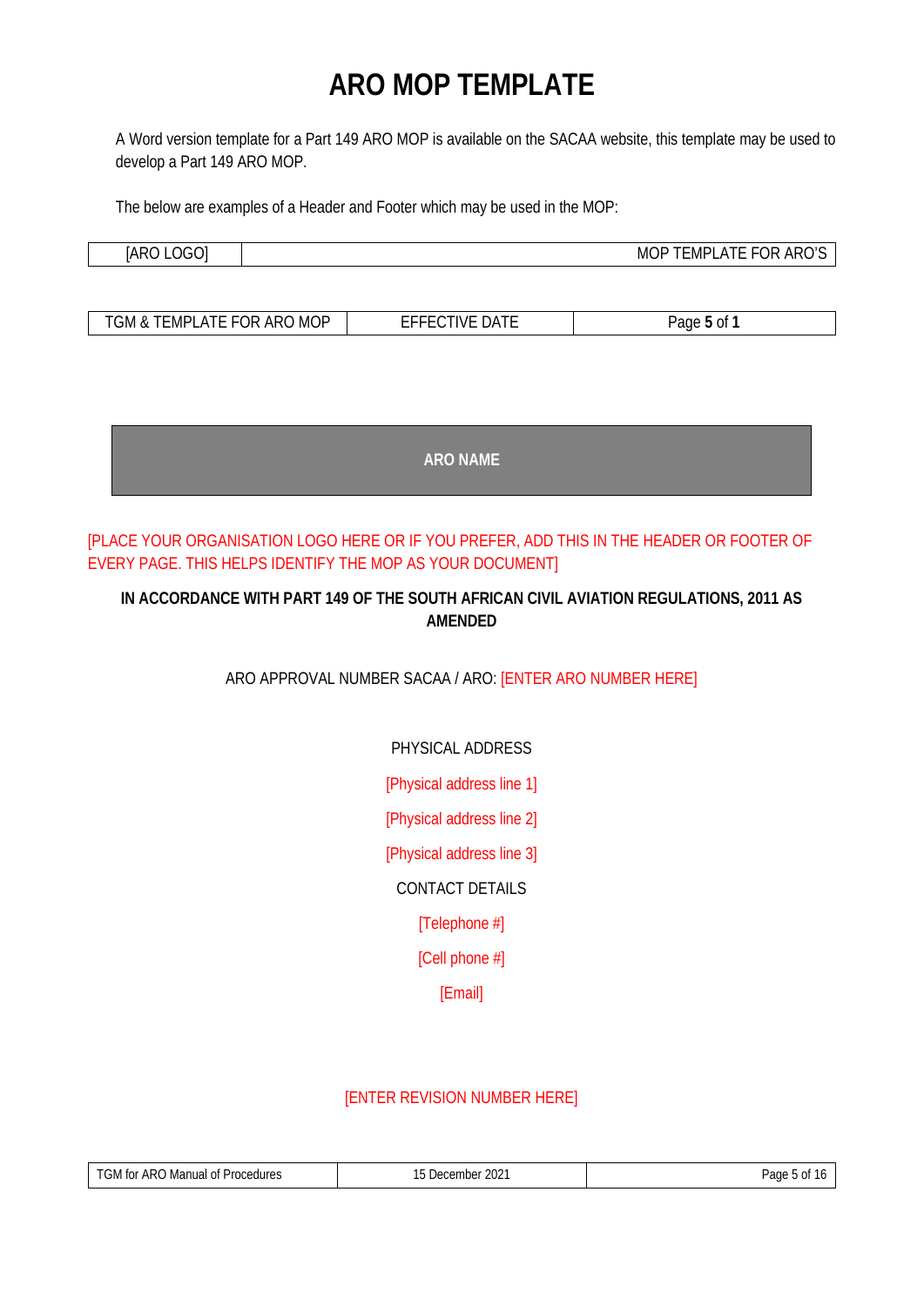# **1. DETAILS AND APPROVAL**

| Title of Document:                    | <b>MOP</b>                                    |
|---------------------------------------|-----------------------------------------------|
| <b>Revision and Amendment Number:</b> | Revision number: [ENTER REVISION NUMBER HERE] |
| <b>Effective Date:</b>                | <b>[ENTER EFFECTIVE DATE HERE]</b>            |
|                                       |                                               |

| <b>PROCESS</b>                                                                 | <b>NAME</b> | <b>SIGNATURE</b> | <b>DATE</b> |
|--------------------------------------------------------------------------------|-------------|------------------|-------------|
| <b>Prepared By</b>                                                             |             |                  |             |
| Reviewed by the person<br>responsible for quality control                      |             |                  |             |
| Reviewed by the Accountable<br><b>Manager and Compliance</b><br><b>Officer</b> |             |                  |             |
| Approved by the South African<br><b>Civil Aviation Authority</b>               |             |                  |             |

| TGM<br>ARO<br>Procedures<br>Manual of<br>tor<br>. | $\Omega$<br>$\sim$ $\sim$<br>December<br>ZUZ.<br>$\cdot$ | Page<br>$\sim$<br>$\mathbf{U}$<br>$\cdot$ |
|---------------------------------------------------|----------------------------------------------------------|-------------------------------------------|
|---------------------------------------------------|----------------------------------------------------------|-------------------------------------------|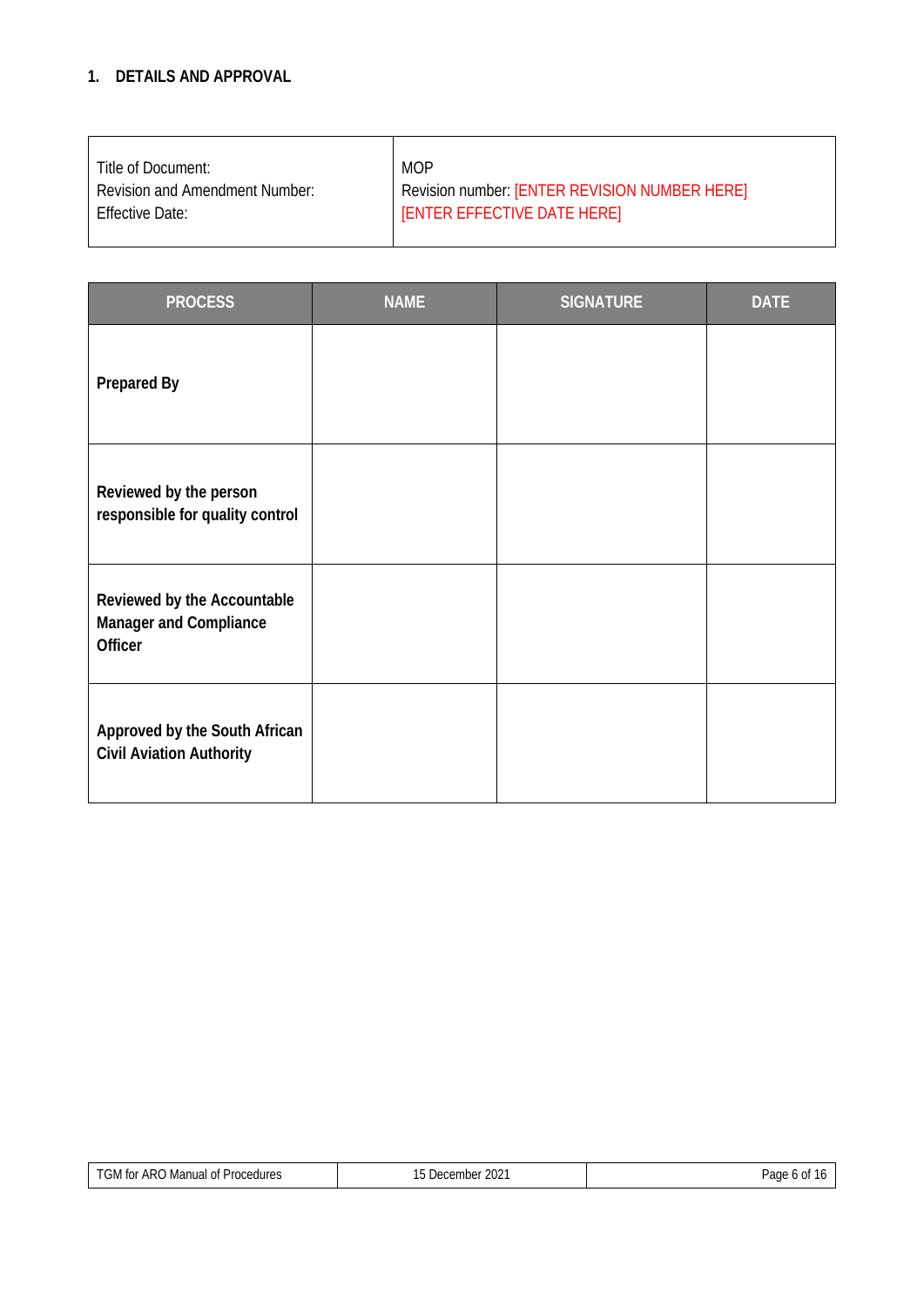# **2. TABLE OF CONTENTS**

[Insert automatic Table of contents here]

**The word document on the SACAA website has this already setup for your conveniance**

# **3. AMENDMENT RECORD**

| AMENDMENT | <b>AMENDMENT DATE</b> | <b>DESCRIPTION OF</b><br>AMENDMENT | <b>AMENDED BY</b> |
|-----------|-----------------------|------------------------------------|-------------------|
|           |                       |                                    |                   |
|           |                       |                                    |                   |
|           |                       |                                    |                   |
|           |                       |                                    |                   |
|           |                       |                                    |                   |
|           |                       |                                    |                   |

[Remember to keep your Amendment Record up to date: The Amendment Date should reflect the date on the front page, and the footer.]

# **4. LIST OF EFFECTIVE PAGES**

| PAGE       | <b>REVISION &amp;</b><br><b>AMENDMENT NO</b> | <b>EFFECTIVE</b><br><b>DATE</b> | <b>PAGE</b> | <b>REVISION &amp;</b><br><b>AMENDMENT NO</b> | <b>EFFECTIVE</b><br><b>DATE</b> |
|------------|----------------------------------------------|---------------------------------|-------------|----------------------------------------------|---------------------------------|
| Front Page |                                              |                                 |             |                                              |                                 |
|            |                                              |                                 |             |                                              |                                 |
|            |                                              |                                 |             |                                              |                                 |
|            |                                              |                                 |             |                                              |                                 |
|            |                                              |                                 |             |                                              |                                 |
|            |                                              |                                 |             |                                              |                                 |

#### **5. STATEMENT**

|  | SA-CATS 149.02.2. 1. (1) |
|--|--------------------------|
|--|--------------------------|

The statement must be compiled as per the following requirements:

| $  -$<br>tor<br><b>Procedures</b><br>Manual<br>ARU.<br>. | 200 <sup>n</sup><br>$\sim$<br>embe.<br>ZUZ<br>⊣ر.<br>$\mathcal{L}$<br>. . | ∍age<br>ΩĪ |
|----------------------------------------------------------|---------------------------------------------------------------------------|------------|
|                                                          |                                                                           |            |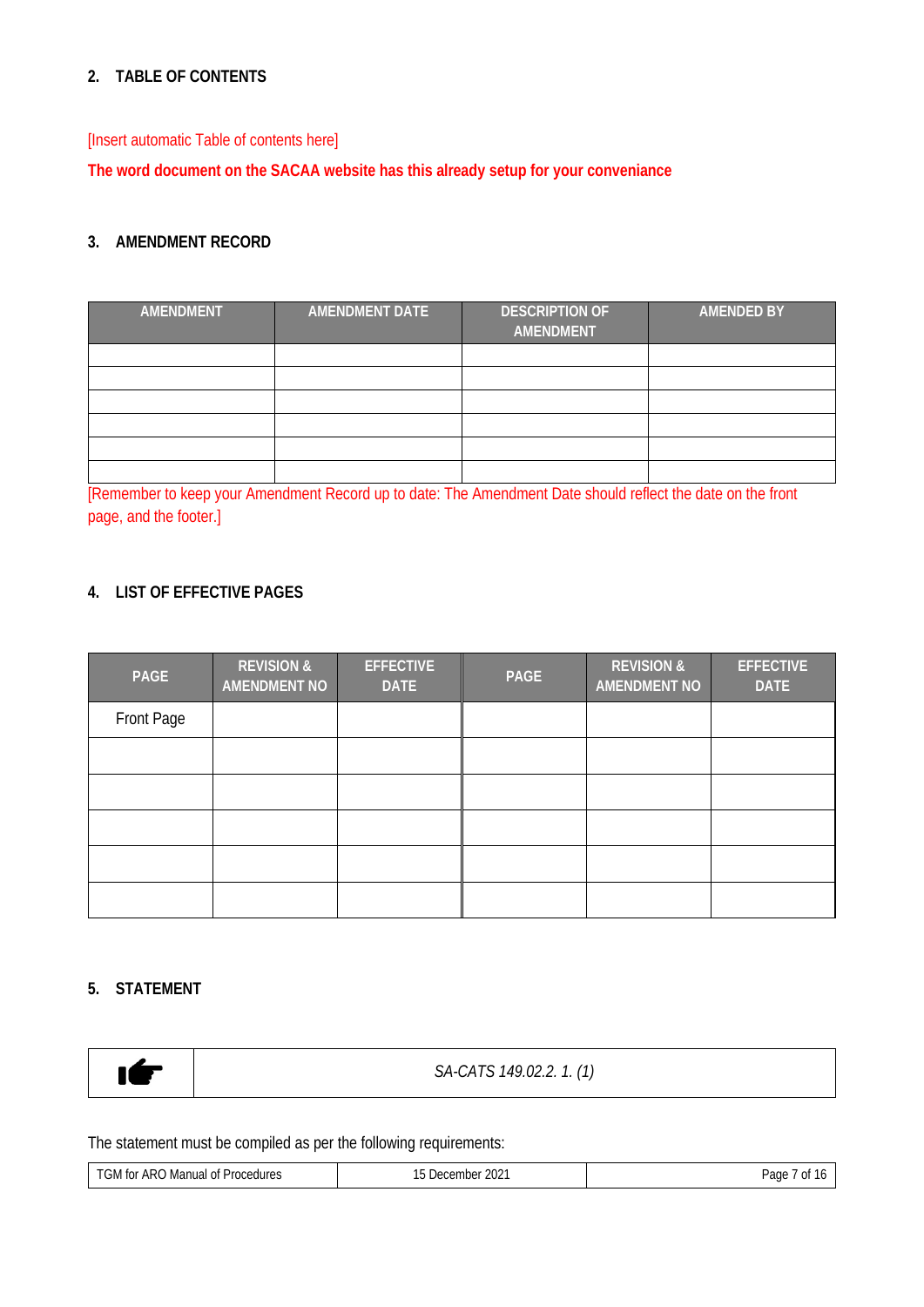1. a statement signed by the Accountable Manager on behalf of the ARO confirming that the manual of procedure and any included manuals/documentation defines the organisation and demonstrates its means and methods for ensuring ongoing compliance to the SA-CAR's *(a statement confirming the scope and nature of the ARO and how the ARO will ensure ongoing compliance)*;

2. a statement that the manual of procedure and any included manuals/documentation will be complied with at all times;

3. a statement confirming the ARO's commitment to good corporate governance principles and practices; and

4. a statement that the ARO and its members will not conduct commercial and unauthorised operations under the name or auspices of the ARO; that the ARO exists to promote safety and development of the aviation recreation discipline.

| SIGNED:            | [The SACAA requires a handwritten, not typed, signature here] | <b>[Enter Date]</b> |
|--------------------|---------------------------------------------------------------|---------------------|
| <b>ACCOUNTABLE</b> | [Full Name of the Accountable Manager]                        | DATE                |
| MANAGER:           |                                                               |                     |

#### **6. PERSONNEL**

#### **6.1 TITLES AND NAMES**

This section to include the titles and names of the personnel required by *SA-CAR 149.02.4*

| <b>TITLE</b>                                                  | <b>NAME</b>              |
|---------------------------------------------------------------|--------------------------|
| SENIOR PERSON IDENTIFIED AS THE                               |                          |
| ACCOUNTABLE MANAGER AND COMPLIANCE                            | <b>[ENTER NAME HERE]</b> |
| <b>OFFICER</b>                                                |                          |
| A COMPETENT PERSON WHO IS RESPONSIBLE FOR                     | <b>[ENTER NAME HERE]</b> |
| <b>QUALITY CONTROL</b>                                        |                          |
| ADEQUATE PERSONNEL TO CARRY OUT AND                           |                          |
| SUPERVISE THE AVIATION RECREATION COVERED                     |                          |
| BY THE APPLICATION                                            | <b>[ENTER NAME HERE]</b> |
| [Specify the titles of any other personnel, use more rows     |                          |
| if needed]                                                    |                          |
| <u> Ihatama is amen the saltit and the measure from the I</u> |                          |

[Remember to keep the titles and names updated]

IET

*SA-CATS 149.02.2. 1 (8)(a) and SA-CAR 149.02.4*

#### **6.2 PROCEDURE FOR INITIALLY ASSESSING PERSONNEL AUTHORISED BY THE ARO**

#### [ENTER DETAILED PROCEDURE HERE FOR INITIALLY ASSESSING PERSONNEL]

| ARC.<br>Manual<br>Procedures<br>not الات<br>0ľ<br>. | $\sim$<br>-<br>December<br><b>ZUZ</b> | Page. |
|-----------------------------------------------------|---------------------------------------|-------|
|                                                     |                                       |       |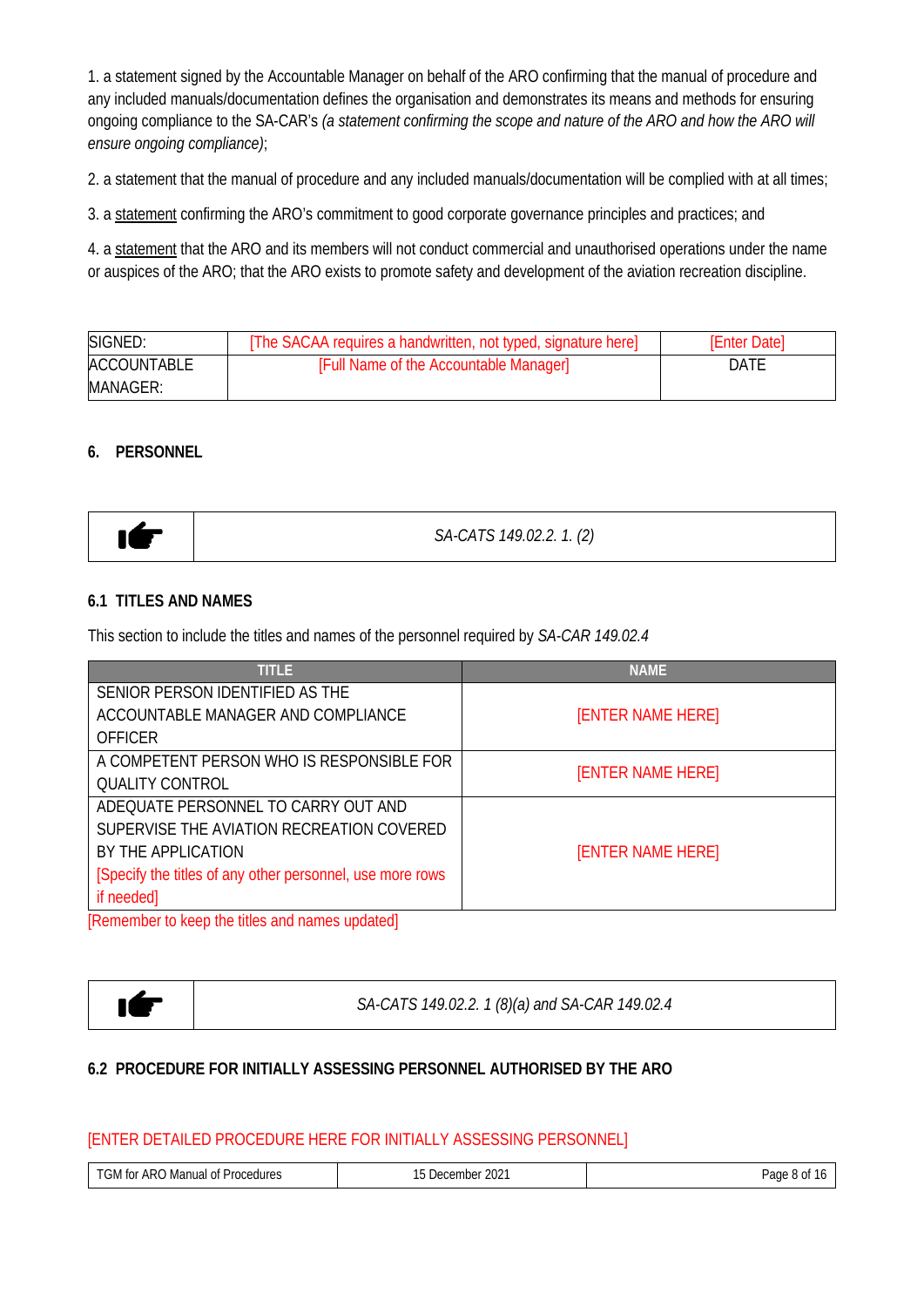#### **6.3 PROCEDURE FOR MAINTAINING THE COMPETENCE OF THOSE PERSONNEL AUTHORISED BY THE ARO**

#### [ENTER DETAILED PROCEDURE HERE FOR MAINTAINING THE COMPETENCE OF THE REQUIRED PERSONNEL]



*SA-CAR 149.02.8(b) and 149.02.16*

#### **6.4 PROCEDURES WHICH THE HOLDER OF APPROVAL IS AUTHORISED TO ESTABLISH AND ADMINISTER**

[Enter the types and categories of recreational aviation with standards and operational procedures for which the ARO seeks approval]

[Enter all procedures which the holder of the approval intends to be authorised to establish and administer *(what the ARO intends to do and how it will go about doing so)*.]

*Note, in terms of Part 149.02.16, the holder of an aviation recreation organisation approval which authorises operational and maintenance procedures to be established, shall establish operational and maintenance procedures for the aviation recreation specified in its manual of procedure.*

*The procedures referred to above shall —*

- *(a) be relevant and not in conflict with the appropriate procedures prescribed in the regulations; and*
- *(b) be administered to ensure that the requirements —*
	- *(i) remain valid for their intended use; and*
	- *(ii) are reviewed on a regular basis.*

*The procedures referred to above shall include details of—*

- *(a) the manner in which the holder selects launching, flying and landing sites and the procedure which the ARO will apply to the SACAA for approval*
- *(b) the holder's use of ground signals;*
- *(c) the holder's use of aerodromes or heliports;*
- *(d) the holder's launching methods; and*
- *(e) an emergency response plan.*

| $\overline{ }$<br>$\sim$ $\sim$<br>ARC<br>Dan∆<br>Procedures<br>Manual<br>$\sim$<br>$\sim$<br>toi<br>$\sim$<br>NI ت<br>∵ ∠∪∠<br>U.<br>. .<br>euennei<br>'dut<br>- 71<br>u<br>. |  |  |  |
|--------------------------------------------------------------------------------------------------------------------------------------------------------------------------------|--|--|--|
|--------------------------------------------------------------------------------------------------------------------------------------------------------------------------------|--|--|--|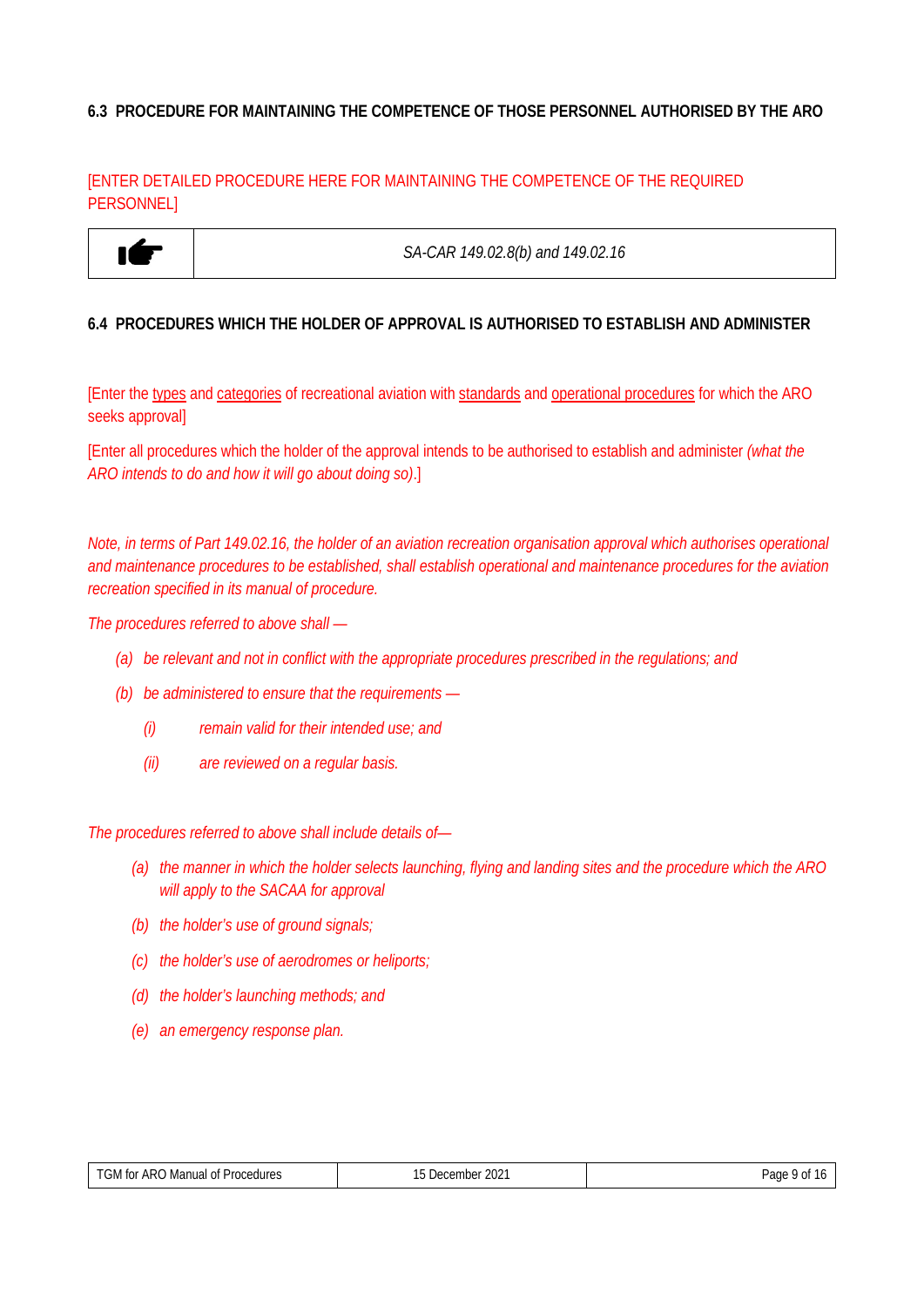# **7. DUTIES AND RESPONSIBILITIES OF THE PERSONNEL SPECIFIED**



*SA-CATS 149.02.2. 1. (3)*

This section will outline the duties and responsibilities of the personnel specified in section 6. These duties and responsibilities will include matters for which they have responsibility to the Director of Civil Aviation on behalf of the ARO.

### **7.1 DUTIES AND RESPONSIBILITIES OF THE SENIOR PERSON IDENTIFIED AS THE ACCOUNTABLE MANAGER AND COMPLIANCE OFFICER**

#### **7.1.1 Duties**

[Enter the duties of the senior person identified as the accountable manager and compliance officer, including the matters for which they have responsibility to deal directly with the Director of Civil Aviation on behalf of the organisation.]

#### **7.1.2 Responsibilities**

[Enter the responsibilities of the senior person identified as the accountable manager and compliance officer, including the matters for which they have responsibility to deal directly with the Director of Civil Aviation on behalf of the organisation.]

#### **7.2 DUTIES AND RESPONSIBILITIES OF A COMPETENT PERSON WHO IS RESPONSIBLE FOR QUALITY CONTROL**

#### **7.2.1 Duties**

[Enter the duties of the competent person who is responsible for quality control, including the matters for which they have responsibility to deal directly with the Director of Civil Aviation on behalf of the organisation.]

#### **7.2.2 Responsibilities**

[Enter the duties of the competent person who is responsible for quality control, including the matters for which they have responsibility to deal directly with the Director of Civil Aviation on behalf of the organisation.]

# **7.3 DUTIES AND RESPONSIBILITIES OF THE ADEQUATE PERSONNEL TO CARRY OUT AND SUPERVISE THE AVIATION RECREATION COVERED BY THE APPLICATION**

| ARC.<br>Procedures<br>Manual<br>tor<br>ΩŤ<br>ـ ا∨اد<br>u<br>. | $\sim$ $\sim$<br>, JACAM<br>nbei<br>ZUZ<br>1.1.1.1 | . .<br>Page<br>.<br>.<br>$\sim$ |
|---------------------------------------------------------------|----------------------------------------------------|---------------------------------|
|                                                               |                                                    |                                 |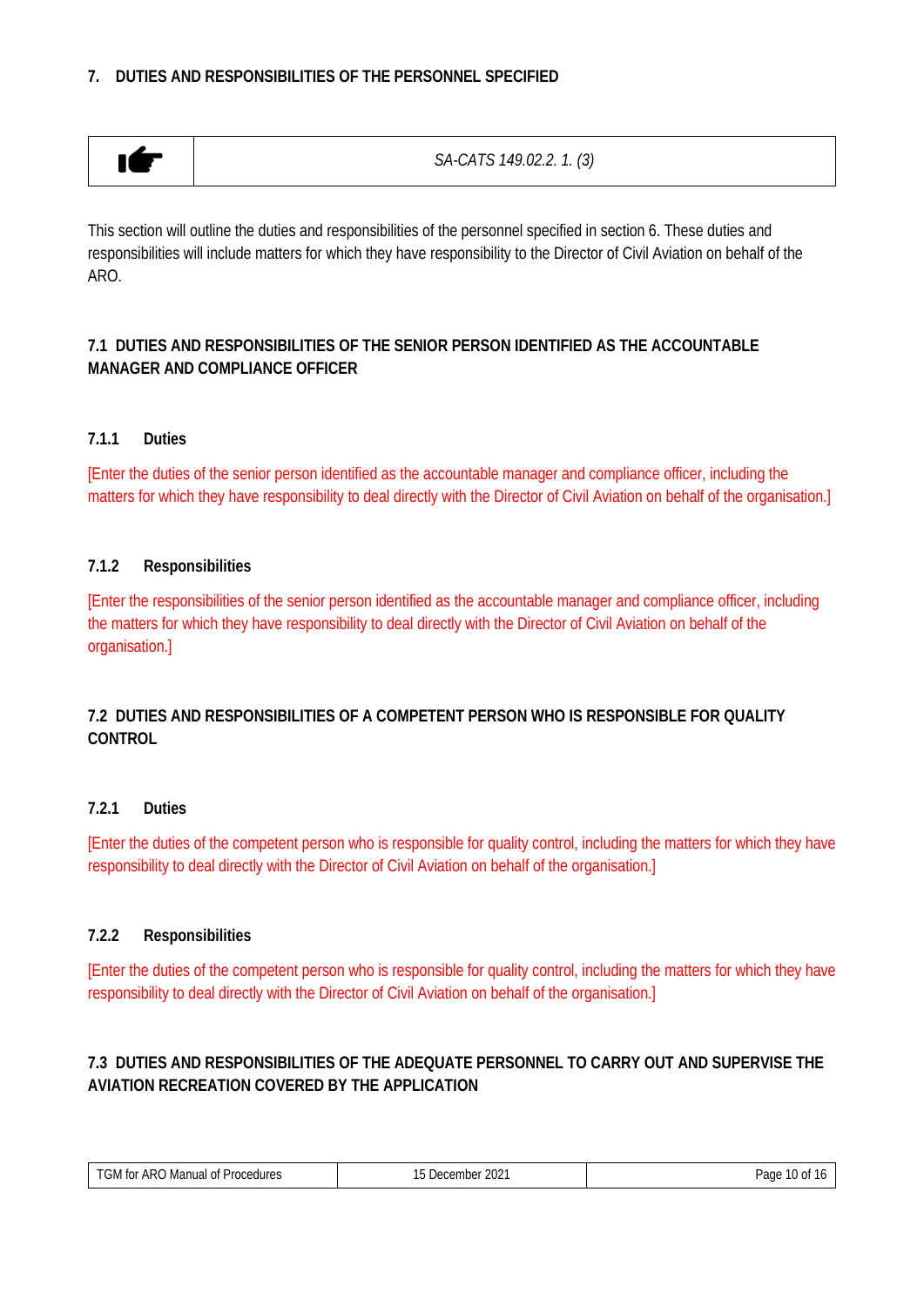#### **7.3.1 Duties**

[Enter the duties of any other adequate personnel to carry out and supervise the aviation recreation covered by the application, including the matters for which they have responsibility to deal directly with the Director of Civil Aviation on behalf of the organisation.]

#### **7.3.2 Responsibilities**

[Enter the responsibilities of any other adequate personnel to carry out and supervise the aviation recreation covered by the application, including the matters for which they have responsibility to deal directly with the Director of Civil Aviation on behalf of the organisation.]

#### **8. ORGANISATION CHART**



This section will include an organisational chart showing lines of responsibility of the personnel specified in section 6 *(as per SA-CAR 149.02.4)* and extending to each location as detailed in section 9.

#### [ENTER ORGANISATIONAL CHART HERE]

[Remember the competent person who is responsible for quality control must have direct access to the accountable manager and compliance officer]

#### **9. LOCATIONS**



This section will include details of those locations where members or personnel of the organisation are to exercise functions or powers delegated by the Director of Civil Aviation.

| <b>LOCATION</b>            | <b>MEMBERS OR PERSONNEL</b> | <b>FUNCTION</b>       | <b>POWERS DELEGATED</b> |
|----------------------------|-----------------------------|-----------------------|-------------------------|
| <b>IENTER LOCATION AND</b> | <b>SENIOR PERSON</b>        | <b>IENTER</b>         | SACAA has not delegated |
| <b>DETAILSI</b>            | <b>IDENTIFIED AS THE</b>    | <b>FUNCTIONS HERE</b> | any powers              |
|                            | ACCOUNTABLE MANAGER         |                       |                         |
|                            | AND COMPLIANCE OFFICER      |                       |                         |

| `ARC<br>) Manual of Procedures<br>tor<br>UM. | ົດດາ<br>December<br>ZUZ | ے صدر<br>0Ī<br>-auc |
|----------------------------------------------|-------------------------|---------------------|
|----------------------------------------------|-------------------------|---------------------|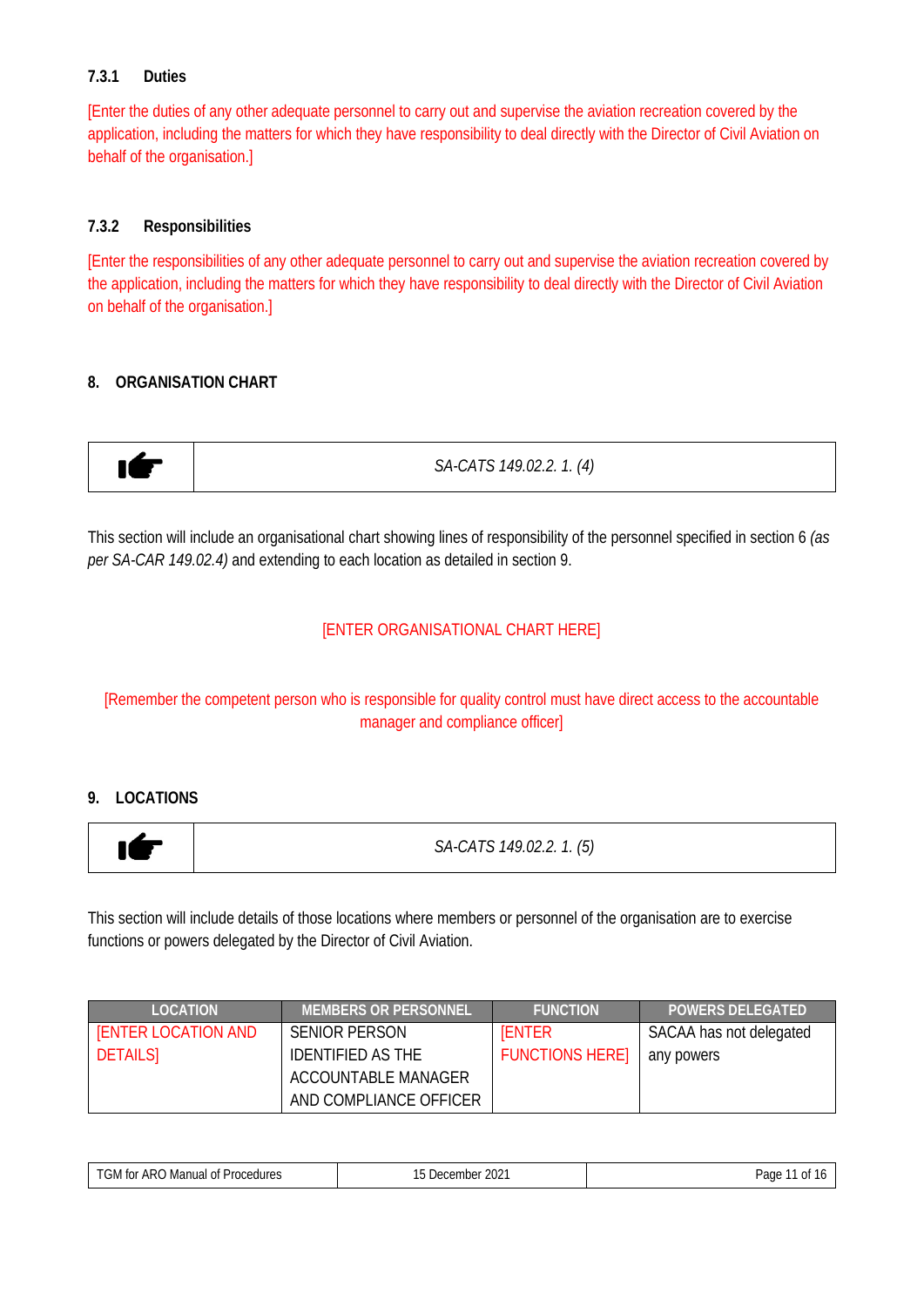| <b>[ENTER LOCATION AND</b><br><b>DETAILSI</b> | A COMPETENT PERSON<br>WHO IS RESPONSIBLE FOR<br><b>QUALITY CONTROL</b>                                       | <b>IENTER</b><br><b>FUNCTIONS HERE]</b> | SACAA has not delegated<br>any powers |
|-----------------------------------------------|--------------------------------------------------------------------------------------------------------------|-----------------------------------------|---------------------------------------|
| <b>[ENTER LOCATION AND</b><br><b>DETAILS</b>  | ADEQUATE PERSONNEL TO<br>CARRY OUT AND<br>SUPERVISE THE AVIATION<br>RECREATION COVERED BY<br>THE APPLICATION | <b>IENTER</b><br><b>FUNCTIONS HERE]</b> | SACAA has not delegated<br>any powers |
| <b>[ENTER LOCATION AND</b><br><b>DETAILS</b>  | <b>[ENTER MEMBERS HERE]</b><br>Use more rows as needed                                                       | <b>ENTER</b><br><b>FUNCTIONS HERE]</b>  | SACAA has not delegated<br>any powers |

#### **10. RESOURCES**

|  | SA-CATS 149.02.2. 1. (6) |
|--|--------------------------|
|--|--------------------------|

This section will include a summary of the resources [a suitable description] and the scope of activity [the scope of activity is the applicable operation and relevant activities] to be conducted at each location listed under section 9.

| <b>LOCATION</b>         | <b>SUMMARY OF THE RESOURCES</b> | <b>SCOPE OF ACTIVITY</b> |
|-------------------------|---------------------------------|--------------------------|
| [as per section 9]      |                                 |                          |
| <b>[ENTER LOCATION]</b> | <b>IENTER SUMMARY OF</b>        |                          |
|                         | <b>RESOURCES</b>                |                          |
| <b>[ENTER LOCATION]</b> | <b>IENTER SUMMARY OF</b>        |                          |
|                         | <b>RESOURCES</b>                |                          |
|                         |                                 |                          |

# **11. AUTHORISATIONS OR DELEGATIONS GRANTED**



*SA-CATS 149.02.2. 1 (7)*

This section will include the details of the organisation's procedure for recording which of its members and personnel hold authorisations granted by the organisation or delegations of the Director of Civil Aviation functions or powers, or both, including the extent and scope of those authorisations and delegations. *(Note that the Director has not delegated any functions or powers to ARO's.)*

[ENTER PROCEDURE HERE FOR RECORDING AUTHORISATIONS GIVEN TO MEMBERS BY THE ARO]

The procedure should be complete and include distinct particulars.

# **12. QUALITY ASSURANCE SYSTEM**

| ARC<br>Procedures<br>Manual<br>. GM for<br>ΩŤ<br>ω<br>. | 2021<br>-<br>December<br>. . | Page<br>ΩŤ<br>$\sim$ |
|---------------------------------------------------------|------------------------------|----------------------|
|                                                         |                              |                      |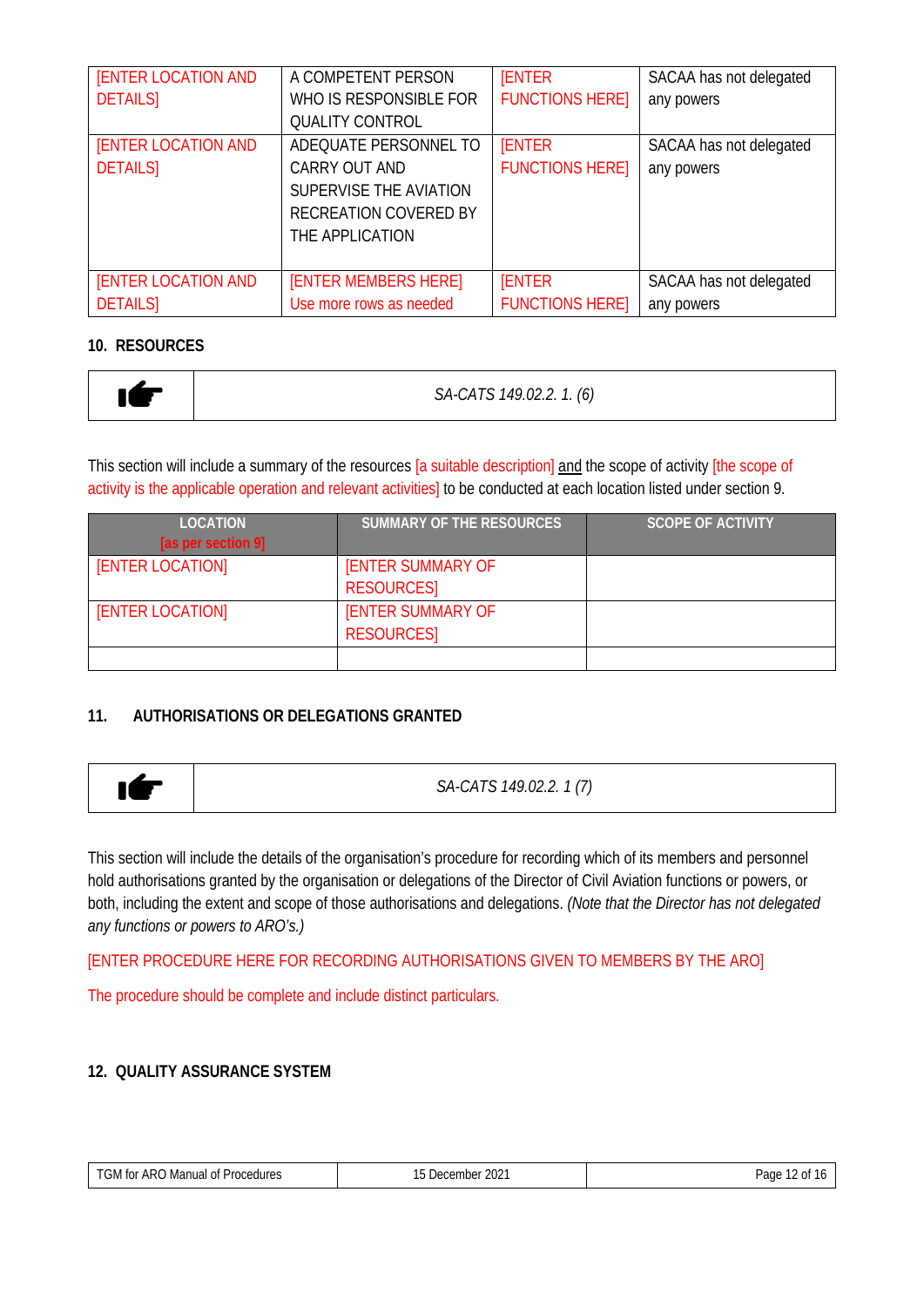

### **12.1 LEVEL OF QUALITY THE ORGANISATION INTENDS TO ACHIEVE**

[Enter the clear definition of the level of quality the organisation intends to achieve]

Remember, the level of quality is the purpose, objectives and what it intends to achieve. Quality assurance is a way of preventing mistakes.

#### **12.2INTERNAL REVIEWS**

[Enter the procedure that sets out the level and frequency of the internal reviews]

What the internal reviews aims to achieve, how the internal reviews will achieve it and when will it be done.

#### **12.3A PROCEDURE TO RECORD THE FINDINGS AND COMMUNICATE THEM TO MANAGEMENT**

[Enter the procedure to record the findings and communicate them to management]

#### **12.4RESPONSIBLE PERSONS**

#### Indicate the responsible persons

| Responsible person          | Areas of responsibilities |
|-----------------------------|---------------------------|
| [Enter name and title here] |                           |
|                             |                           |

#### **12.5 OTHER QUALITY INDICATORS**

#### **12.5.1 Facility malfunction**

[Enter the procedures here by which other quality indicators such as facility malfunction reports, are brought into the quality control system]

| $\tau$<br>ARO<br>Procedures<br>Manual of<br>tor<br>Nc٠<br>. | $\sim$<br>≦ Decembe.<br>ZUZ.<br>$\cdot$<br>$\sim$ | Page<br>0ľ<br>. |
|-------------------------------------------------------------|---------------------------------------------------|-----------------|
|-------------------------------------------------------------|---------------------------------------------------|-----------------|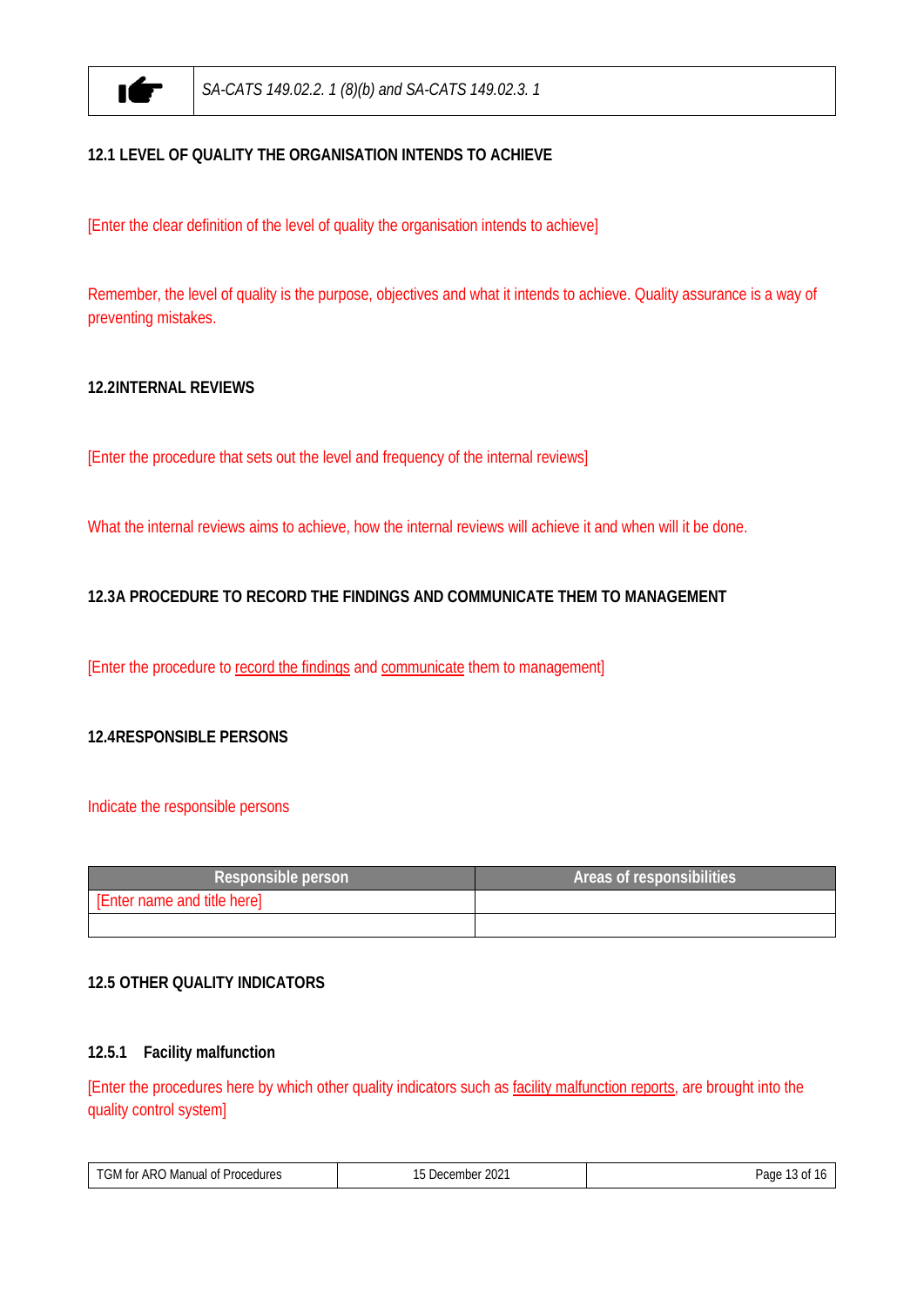#### **12.5.2 Incidents**

[Enter the procedures here by which other quality indicators such as incidents brought into the quality control system]

#### **12.5.3 Occurrences**

[Enter the procedures here by which other quality indicators such as occurrences are brought into the quality control system]

#### **12.5.4 Complaints**

[Enter the procedures here by which other quality indicators such as complaints are brought into the quality control system]

#### **12.5.5 Defects**

[Enter the procedures here by which other quality indicators such defects are brought into the quality control system]

*Note: A report encompassing the above quality indicators (12.5.1 – 12.5.5) must be submitted to the CAA within 14 days ensuing each calendar year quarter. (Ending March, June, September, December of each year).*

#### **12.6 PROCEDURES FOR MANAGEMENT ANALYSIS AND OVERVIEW**

[Enter the procedure for management analysis and overview]

#### **12.7PROCEDURES FOR RECTIFYING ANY DEFICIENCIES**

[Enter the procedure for rectifying any deficiencies which may be found]

#### **12.8PROCEDURES FOR DOCUMENTING THE COMPLETE REVIEW PROCESS**

[Enter the procedures for documenting the complete review process from the inspection to the satisfactory management review]

The procedure should indicate that this review process can be made available to SACAA during a safety inspection and audit

| $\tau$ $\sim$ $\cdot$ $\cdot$<br>. ARO $^{\prime}$<br>Procedures<br>Manual of<br>tor<br>u۷Iس<br>. | $\Omega$<br>--<br>December<br>ZUZ.<br>$\cdot$ | Page<br>$-1$<br>-11<br>$\mathbf{v}$<br>. |
|---------------------------------------------------------------------------------------------------|-----------------------------------------------|------------------------------------------|
|---------------------------------------------------------------------------------------------------|-----------------------------------------------|------------------------------------------|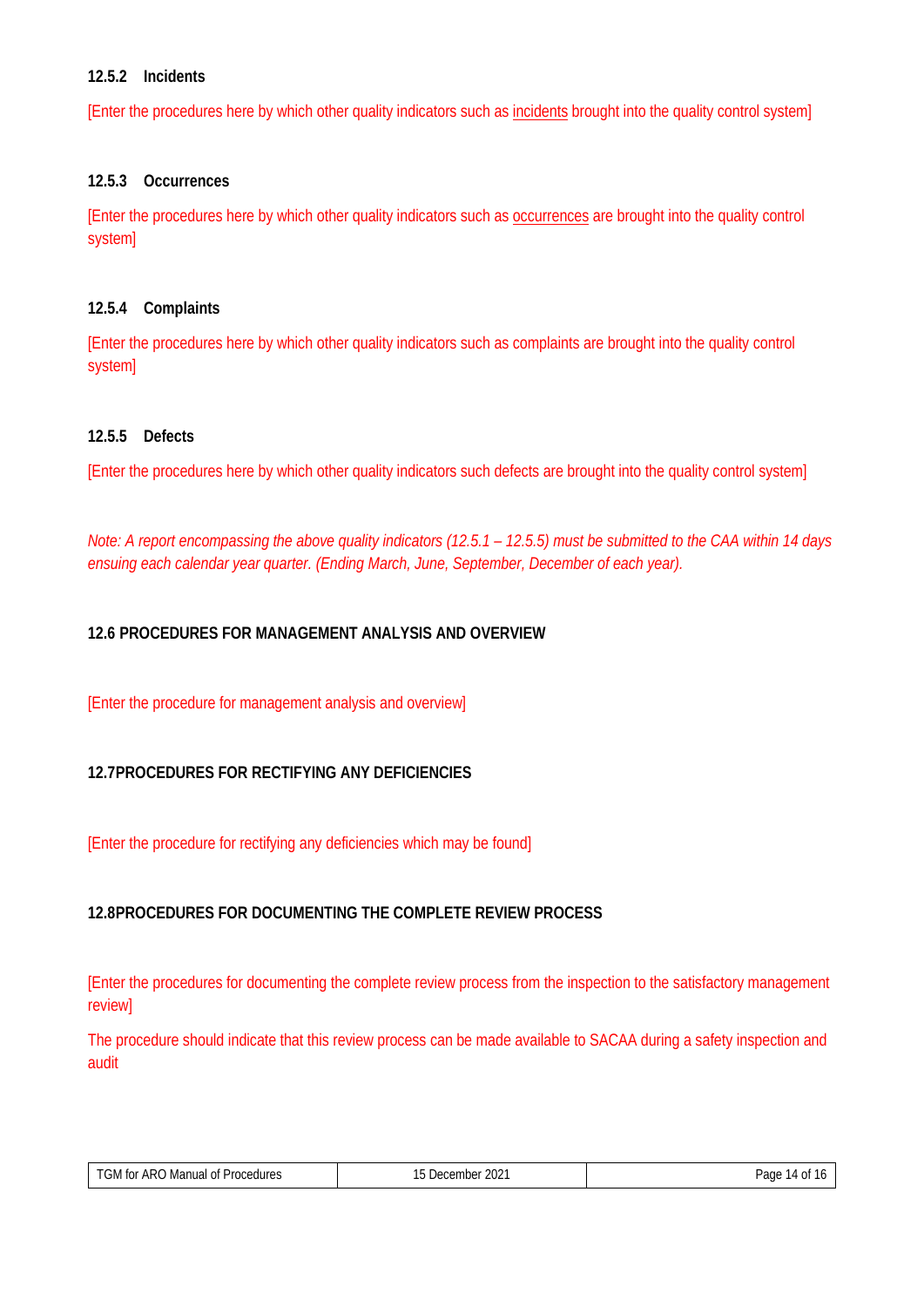#### **13. CONTROL, AMENDMENT AND DISTRIBUTION**

[Enter the procedures here to control, amend and distribute the manual of procedure]

[Here are some suggestions]

#### **MOP control**

Control copies of this manual will be kept as per the manual distribution table. This ARO will keep at least one complete and current copy of its MOP referred to in regulation 149.02.2, at each recreation facility specified in the MOP.

#### **Distribution and availability**

The MOP may be maintained in electronic format or hard copy, provided that all relevant persons have immediate access to the document. The table below may be used as a register detailing its distribution.

| COPY           | PERSON/ORGANISATION/AUTHORITY                                                                                                   | <b>LOCATION</b>                    |
|----------------|---------------------------------------------------------------------------------------------------------------------------------|------------------------------------|
|                | South African Civil Aviation Authority                                                                                          | Offices of the SACAA               |
| $\overline{2}$ | [ENTER ARO NAME HERE] (Master)                                                                                                  | [ENTER ARO NAME HERE]: Head Office |
| 3              | <b>SENIOR</b><br><b>PERSON</b><br><b>IDENTIFIED</b><br><b>THE</b><br>AS<br>ACCOUNTABLE MANAGER AND COMPLIANCE<br><b>OFFICER</b> | <b>[ENTER LOCATION HERE]</b>       |
| 4              | A COMPETENT PERSON WHO IS RESPONSIBLE<br>FOR QUALITY CONTROL                                                                    | <b>[ENTER LOCATION HERE]</b>       |
| 5              | ADEQUATE PERSONNEL TO CARRY OUT AND<br>SUPERVISE THE AVIATION RECREATION<br>COVERED BY THE APPLICATION                          | <b>[ENTER LOCATION HERE]</b>       |

The manual is distributed to the personnel and entities mentioned in the following table:

#### **Issuing of amendments**

Any amendment to the MOP must be approved by the SACAA before implementation by the ARO. Amended versions of the manual may be distributed electronically to all members and personnel.

Once the ARO has received the SACAA approved amendments, all ARO members and personnel must indicate that they have read and understood the amendments.



*SA-CAR 149.02.8(b) and 149.02.16*

| TGN.<br>ARC<br>cedures<br>Manual<br>tor<br>ΩŤ<br>$rr \sim$<br>. C. D. I<br>.<br>. | 2022<br>ZUZ.<br>ISUSHIDEL<br>$\cdot$ | $\sim$<br>raul<br>$\mathbf{u}$<br>. |
|-----------------------------------------------------------------------------------|--------------------------------------|-------------------------------------|